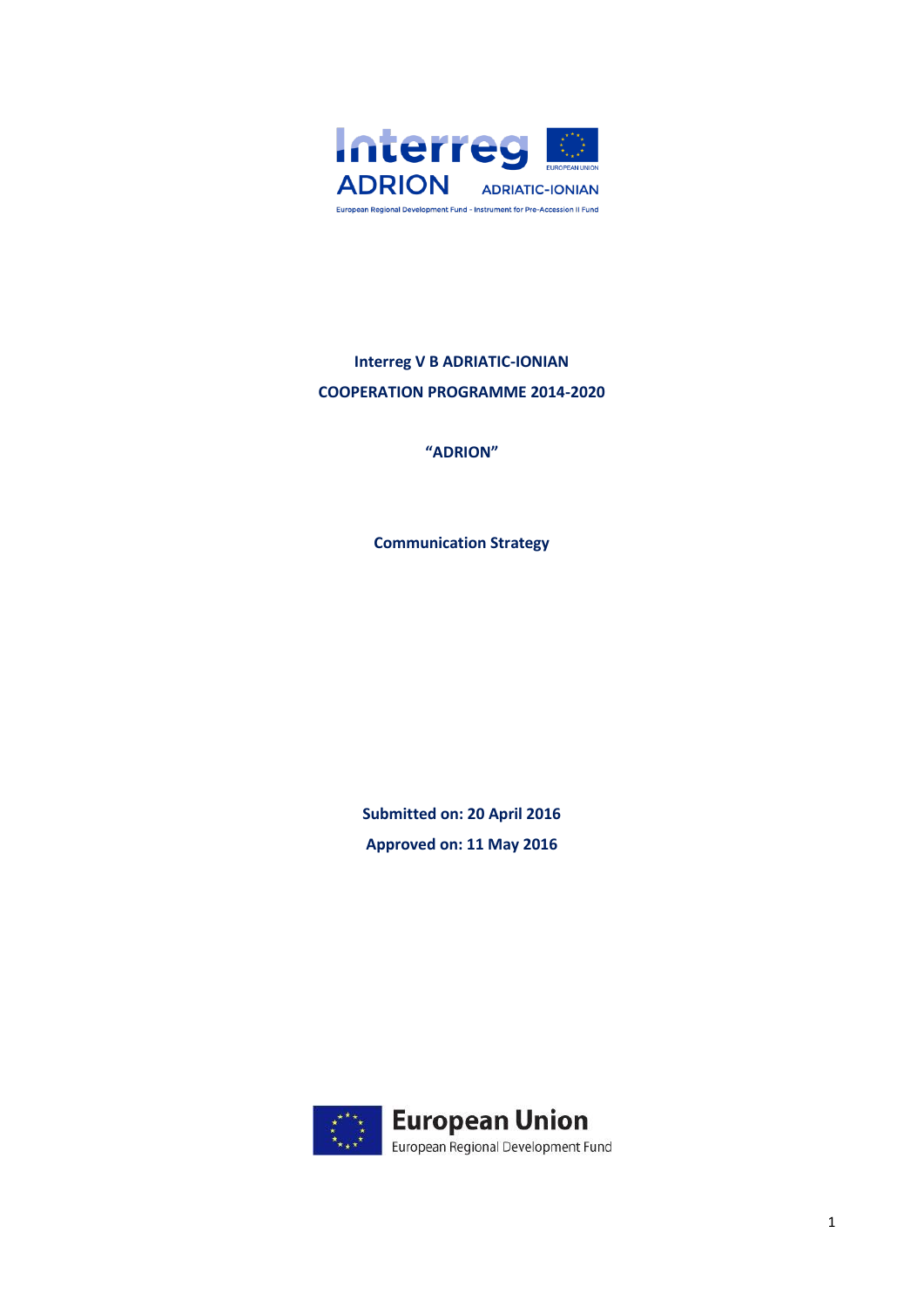| 1.       |       |                                                                                    |  |
|----------|-------|------------------------------------------------------------------------------------|--|
| 2.<br>3. |       |                                                                                    |  |
|          | 3.1   |                                                                                    |  |
|          | 3.2   | The relation between the overall programme goal and the communication strategy  4  |  |
|          | 3.3   |                                                                                    |  |
|          | 3.4   |                                                                                    |  |
|          | 3.5   |                                                                                    |  |
| 4.       |       |                                                                                    |  |
| 5.       |       |                                                                                    |  |
|          | 5.1   |                                                                                    |  |
| 6.       |       |                                                                                    |  |
|          | 6.1   |                                                                                    |  |
|          | 6.1.1 | Use of eMS data and links with other relevant web portals and databases 13         |  |
|          | 6.2   |                                                                                    |  |
|          | 6.3   |                                                                                    |  |
|          | 6.4   |                                                                                    |  |
|          | 6.5   |                                                                                    |  |
|          | 6.6   |                                                                                    |  |
|          | 6.7   |                                                                                    |  |
|          | 6.8   |                                                                                    |  |
|          | 6.9   |                                                                                    |  |
| 7.       | 7.1   | Bodies responsible for implementing the information and communication measures  17 |  |
|          | 7.2   |                                                                                    |  |
|          | 7.3   |                                                                                    |  |
|          | 7.4   |                                                                                    |  |
| 8.       |       |                                                                                    |  |
| 9.       |       |                                                                                    |  |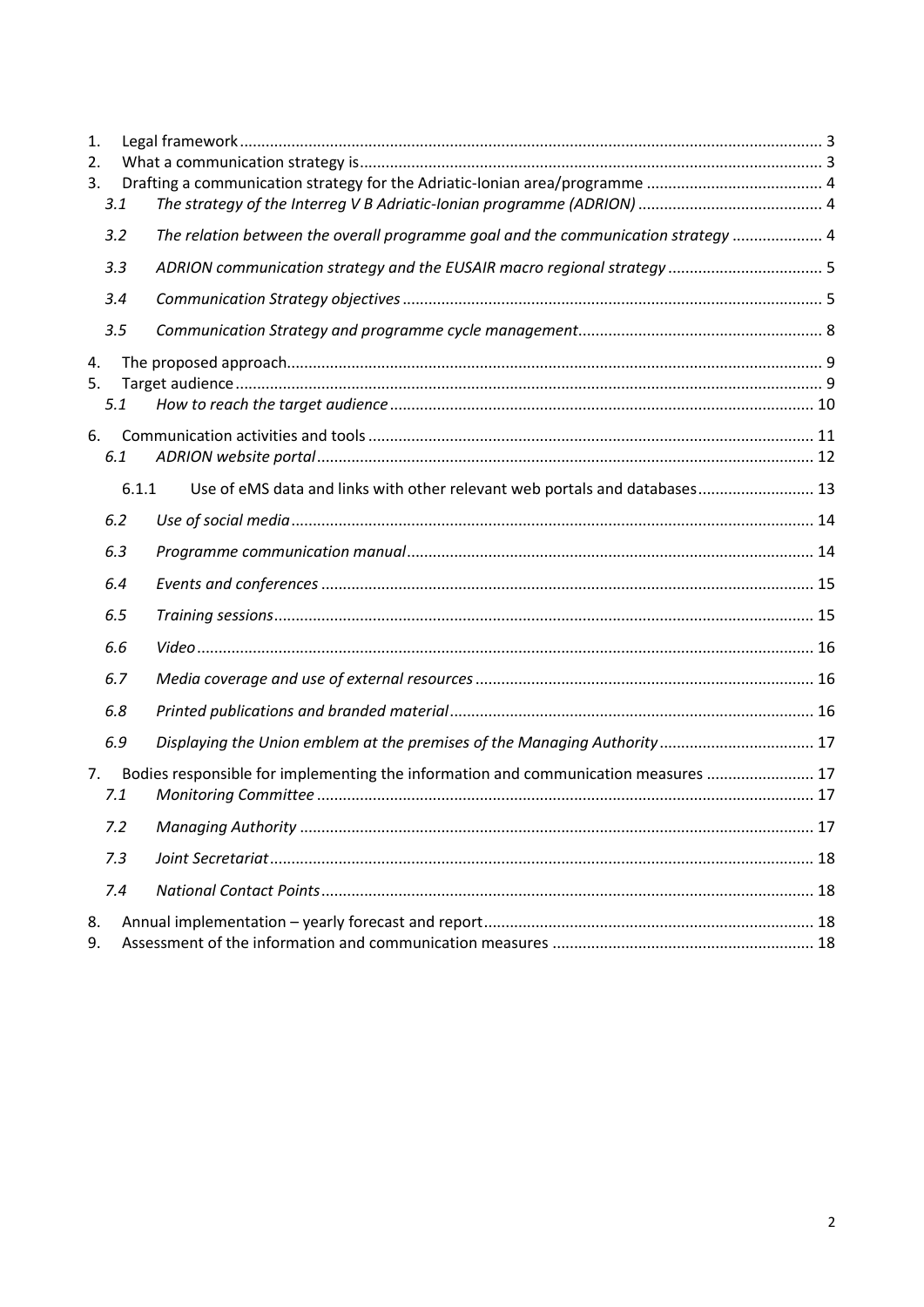# <span id="page-2-0"></span>**1. Legal framework**

The Communication Strategy has been drafted according to:

- $\circ$  Regulation (EU) No 1303/2013 art. 115, 116 and 117 and Annex XII -, which defines the provisions of information and communication, structure of the communication strategy, role of communication officers and networks; and
- Regulation (EU) No 1299/2013 art.  $14$  Implementation reports –.

Additional requirements can be found in the Commission Implementing Regulation (EU) No 821/2014 which provides technical characteristics on information and communication measures for operations, instructions for creating the Union emblem, and definition of the standard colours.

In addition to what above, the Communication Strategy makes also reference to the strengthening of the institutional capacity of the relevant partners and to the supporting of the key stakeholders of the programme in accordance with art. 17 of the Commission Delegated Regulation (EU) No 240/2014.

The Communication Strategy must be submitted to the Monitoring Committee for approval no later than six months after the adoption of the cooperation programme by the European Commission, which took place on 20 October 2015.

# <span id="page-2-1"></span>**2. What a communication strategy is**

A communication strategy is – according to the Google Web Definition - "*the selection of appropriate communication objectives and the identification of the specific brand awareness and brand attitude strategy. This general strategy has to be linked to the roots of the organization and must be treated seriously. All of the employees and people involved in the organization must commit to the strategy 100%. There is no way that an organization can function well with the outside world if it does not have a sound plan for how to inform the public of what they do. A communication strategy can take on many different looks, ranging from a one-on-one interaction to a worldwide campaign*" 1 .

In general, communication is strategic when it is completely consistent with a mission, a vision, a goal, and is able to enhance the strategic positioning of the affected institution.

More importantly, communication should be considered from the audience's perspective, i.e.: communication activities should answer the following: "as a result of this communication, my audience will…".

Transferring the general concepts above to the conceiving of a communication strategy for a transnational European Territorial Cooperation programme means identifying those elements to be communicated which are able, on one side, to promote the overall programme goals and, on the other, to inform the relevant stakeholders, including the citizens, on the outcomes achieved using public funds in an efficient and effective way.

The Communication Strategy must, finally, not be a mere theoretical exercise *per se*, but take into account the financial size of the programme, the geographical area where it will be implemented and its main characteristics; these elements shall be analysed in the following paragraphs.

 $\overline{a}$ 

<sup>1</sup> https://www.wpi.edu/Pubs/E-project/Available/E-project-042507-

<sup>084241/</sup>unrestricted/GuidelinesForTheDevelopmentOfACommunicationStrategy.pdf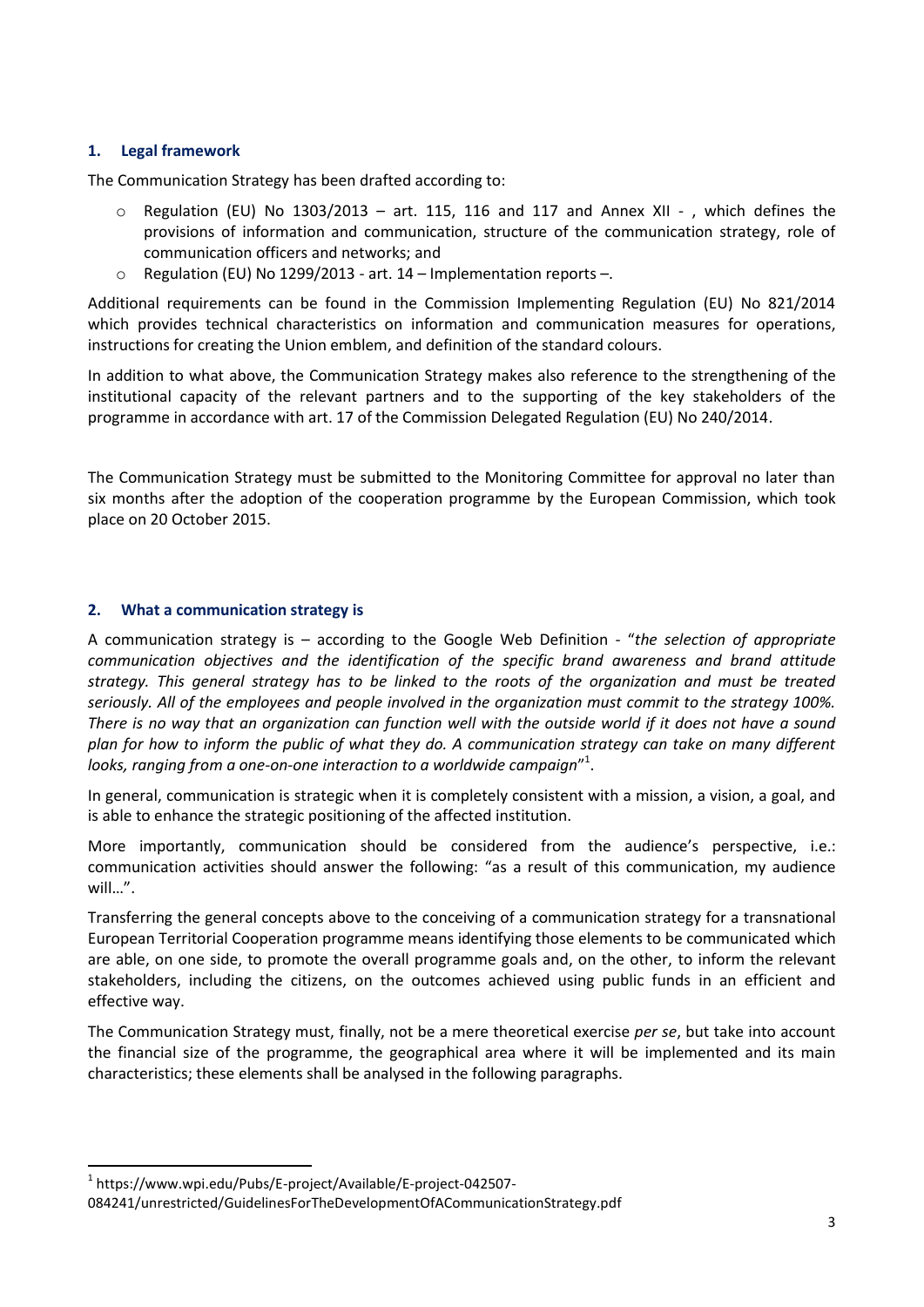## <span id="page-3-0"></span>**3. Drafting a communication strategy for the Adriatic-Ionian area/programme**

## <span id="page-3-1"></span>*3.1 The strategy of the Interreg V B Adriatic-Ionian programme (ADRION)*

The ADRION programme affects a wide European area of 31 regions from four different ERDF Partner States and four IPA Partner States populated by more than 70 million inhabitants.

The programme addresses all the three dimensions of sustainability – social, economic and environmental elements/aspects – characterized by an uneven state of advancement in the area.

Strong disequilibrium in regional development – with regard to ageing of population, shrinking regional phenomena, high levels of unemployment, structural economic and productive gaps (especially with regard to some of the high technological sectors, patents, financial services, SMEs competitiveness performance and consequent effects on the logistic chains and transport), weak and slow economic upturn after the recent world economic crisis - highlights the need of strong efforts in territorial cohesion activities.

The Adriatic Ionian area is – on the other hand –distinguished by high potentials deriving from its natural and cultural heritage. The environmental safeguard of a fragile area also from the non-sustainable exploitation can become a key source of economic growth. Additionally, marine and maritime opportunities linked to the blue growth can offer potential of progress also to its landlocked country and regions.

The programme multifaceted political geography emphasizes its need of cohesion and, consequently, of capacity building. Notwithstanding the fact that the ADRION programme mainly builds on the previous experience of the transnational programme South East Europe and on a long cooperation tradition (IPA CBC programmes, MED programme, etc.), the cohesion process is far from being considered as completed.

Having regard to what above, the programme has defined its goal as:

*…to act as a policy driver and governance innovator fostering European integration among Partner States, taking advantage from the rich natural, cultural and human resources surrounding the Adriatic and Ionian seas and enhancing economic, social and territorial cohesion in the Programme area.*

The goal is in line with recital No 10 of the Regulation (EU) No 1299/2013 according to which the defined transnational cooperation areas are defined "*having regard to actions needed to promote integrated territorial development. In defining those areas, the Commission should take into account the experience obtained in previous programmes and, where appropriate, macro-regional and sea-basin strategies"*.

## <span id="page-3-2"></span>*3.2 The relation between the overall programme goal and the communication strategy*

In addition to what briefly reported in the previous paragraph, further elements specific of the ADRION Cooperation Programme must be taken into account while conceiving the Communication Strategy.

The overall total funding of ADRION amounts to EUR 117.918.198, out of which EUR 8.919.082 for Priority Axis 5 (Technical Assistance). According to the categories of intervention (reference: point (b) (viii) of Art. 8.2 of Regulation (EU) No 1299/2013), EUR 650.806 are devoted to information and communication activities.

Moreover, as the IPA II funds must be spent in the IPA countries or for their benefit, careful allocation of resources shall be considered.

Finally, as the Technical Assistance programme budget includes core funds for activities to be carried out at programme level and funds for initiatives to be realized at national level, further budget constraints have to be considered.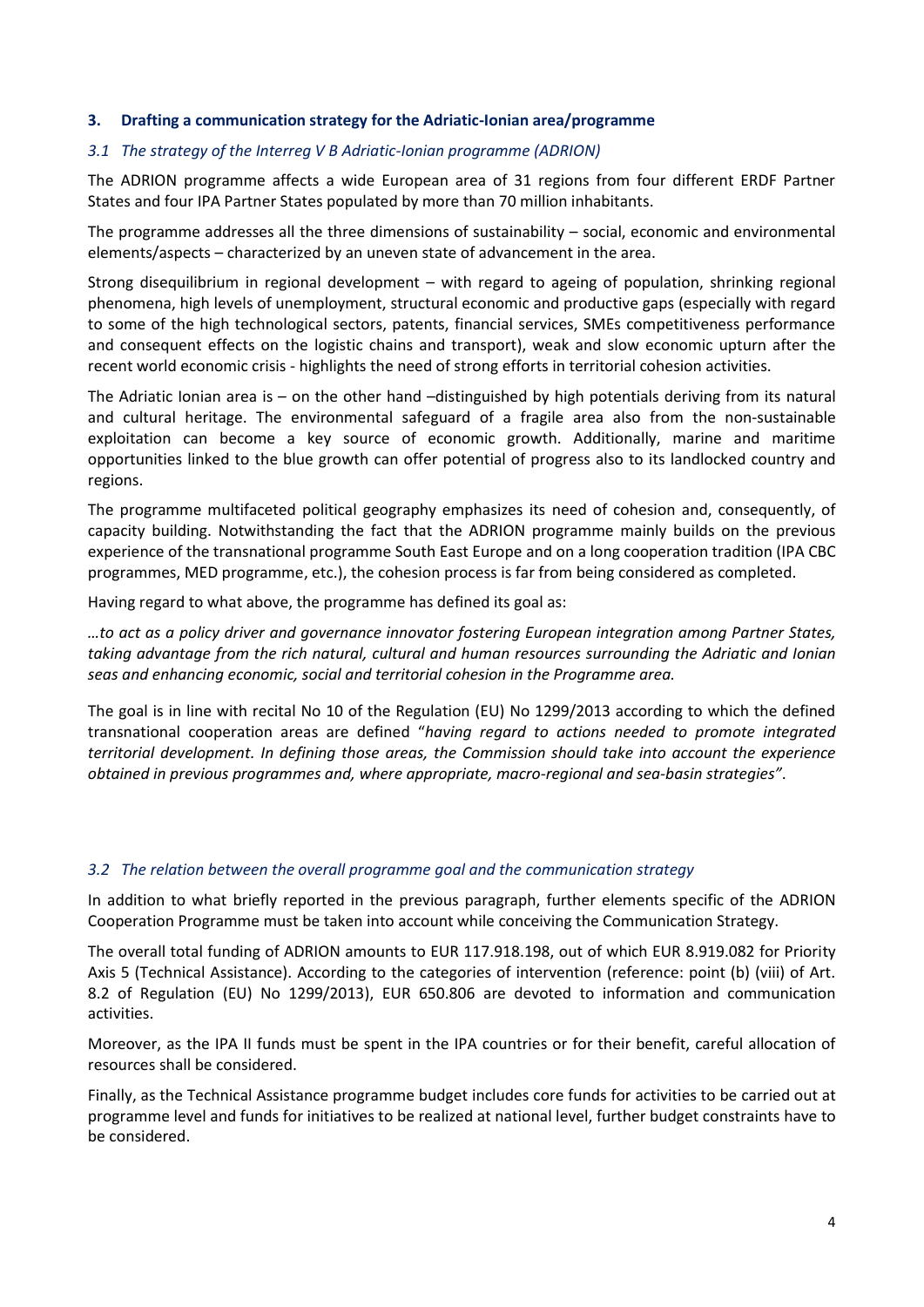These concerns mirrors art. 116 1 of Regulation (EU) No 1303/2013 "*(…) the communication strategy shall take into account the size of the operational programme (…) in accordance with the principle of proportionality*".

## <span id="page-4-0"></span>*3.3 ADRION communication strategy and the EUSAIR macro regional strategy*

The geographical area covered by the ADRION Programme coincides with the one encompassed by the EU macro regional strategy for the Adriatic Ionian Region (EUSAIR), which offers a framework for policy coordination reflected in a joint action plan shared between several countries or regions.

A macro region is an area including the territory of several countries or regions which shares common features or challenges.

The EUSAIR was jointly developed by the countries and stakeholders of the Adriatic-Ionian Region with the support of the European Commission. The EUSAIR was finally endorsed by the European Council in October 2014, in order to identify and address common challenges together.

Through the development and implementation of the EUSAIR, the Partner States actually aim at fostering coordination of interventions across all territories and policy areas in the Adriatic-Ionian Region and at adding value to those actions which significantly contribute to address joint challenges and opportunities.

The Strategy is structured into 4 pillars; its action plan identifies topics for joint actions, defines the related targets and will be periodically revised to take into account achievements and changes in the Region.

ADRION supports the implementation of the macro regional strategy through its Priority Axis No 4 "*Facilitate the coordination and implementation of the EUSAIR by enhancing the institutional capacity of public administrations and key stakeholders and by assisting the progress of implementation of joint priorities*".

The expected result is the building up of the capacity of the governance actors and stakeholders to effectively implement the macro regional strategy EUSAIR.

The support to the EUSAIR shall operationally take place through the implementation of a strategic project which involves partners from all the Programme Partner States until 31 December 2022.

Due to its specificities, the strategic project shall compulsory foresee, among its outputs, also the elaboration of a communication strategy for the macro region, which shall set up synergies and complementarities with the present communication strategy on several elements, like:

- o Types of used tools;
- o Shared calendar of initiatives (joint initiatives);
- o Location of activities;
- o Complementarities among activities.

The present Communication Strategy, therefore, mainly focuses – content-wise - on the Priority Axes 1-3, whereas the strategy related to the EUSAIR shall be defined by the strategic project more in details. The latter shall take into account the content and approach of the present programme strategy.

## <span id="page-4-1"></span>*3.4 Communication Strategy objectives*

The description of Priority Axis 5 - Technical Assistance - in the Cooperation Programme foresees two Specific Objectives: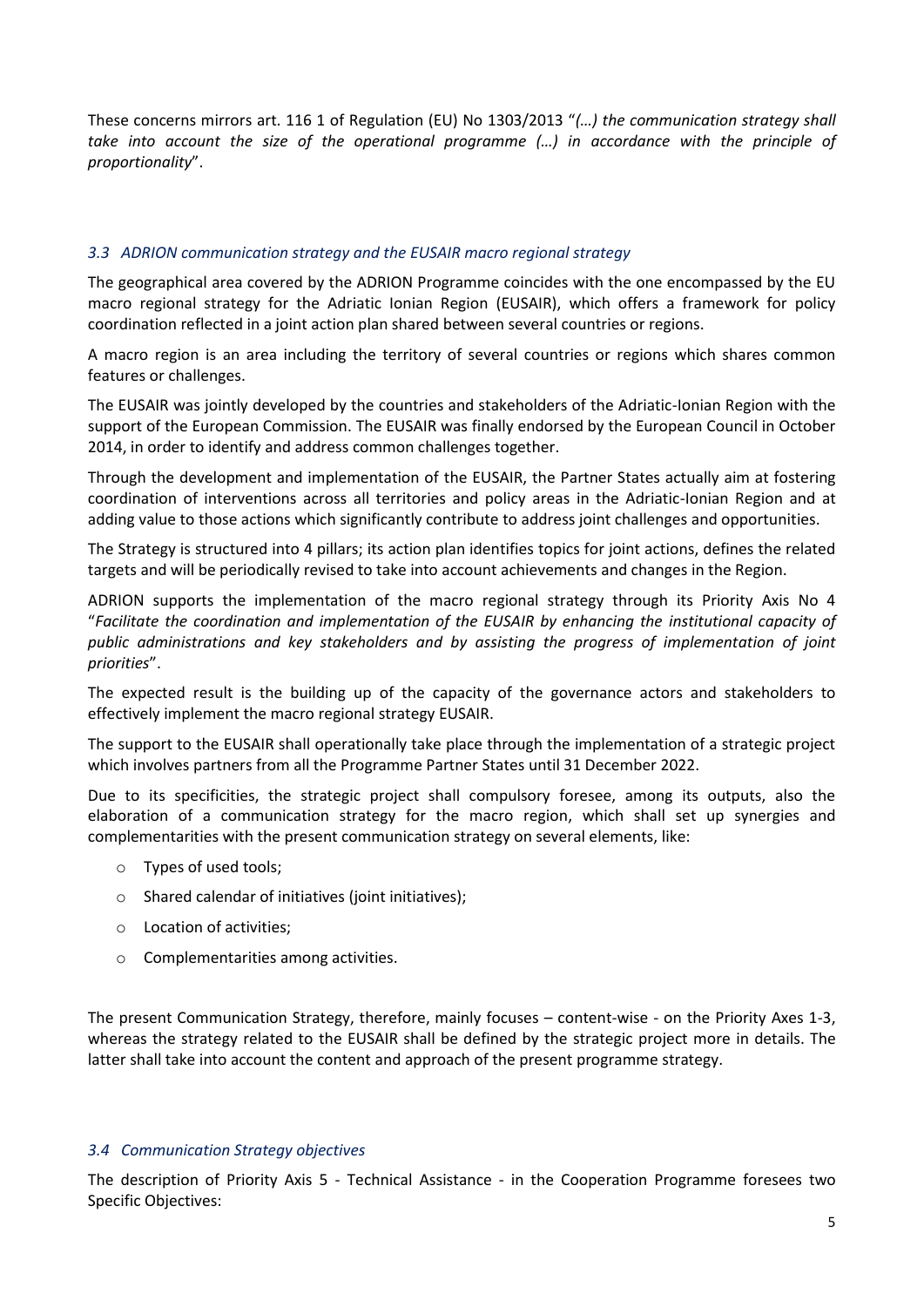| <b>Specific Objective 1</b> | increase in efficiency and effectiveness the<br>To.<br>management and implementation of the cooperation<br>programme                                |  |  |
|-----------------------------|-----------------------------------------------------------------------------------------------------------------------------------------------------|--|--|
| <b>Specific Objective 2</b> | To improve the support to applicants and beneficiaries<br>and to strengthen the involvement of relevant partners<br>in the programme implementation |  |  |

The Communication Strategy primarily addresses to the Specific Objective 2, as Specific Objective 1 refers to programme management activities and prepares the basis for the implementation of Specific Objective 2.

The following communication objectives supporting Specific Objective 2 have been identified:

#### **1. AWARENESS/INTEREST RAISING ABOUT THE ADRIATIC-IONIAN AREA**

Raising awareness about the Adriatic-Ionian area means primarily unveiling its potentials and opportunities and contributing in spreading wide political concepts. In the initial programme implementation steps it will also address to the promotion of the EUSAIR, until the *ad hoc* strategic project becomes fully operational.

This objective addresses to a multifaceted audience, stretching from institutional to private bodies.

The National Contact Points can play a relevant role in identifying the key audience at national level and in creating a valuable database of contacts.

Communication activities shall take profit from all the identified media tools as thoroughly described in paragraph 6.

## Indicative outline of activities

Activities to be set in place for reaching the expected result could include:

- o Realization of the programme web portal;
- o Collection of links to relevant documentation related to the ADRION priority axes with regard to their state of the art;
- o Digital activities including direct mailings, social media, etc.;
- o Targeted events.

#### **2. MAKE THE ADRION PROGRAMME KNOWN**

Being a new programme, ADRION shall create its own audience within the Interreg community and beyond; it shall also recall the communication experiences of the programmes which operated in the area to take profit from previous outcomes and challenges.

#### *Support to potential beneficiaries and beneficiaries*

The programme shall promote its overall goals, priority axes, available funds as well as technical information, in particular how to apply to get programme resources.

Communication will have twofold goals:

- o supporting applicants in getting the relevant information to submit project proposals;
- o supporting ADRION in receiving good quality applications which will contribute to reach its goals and outputs.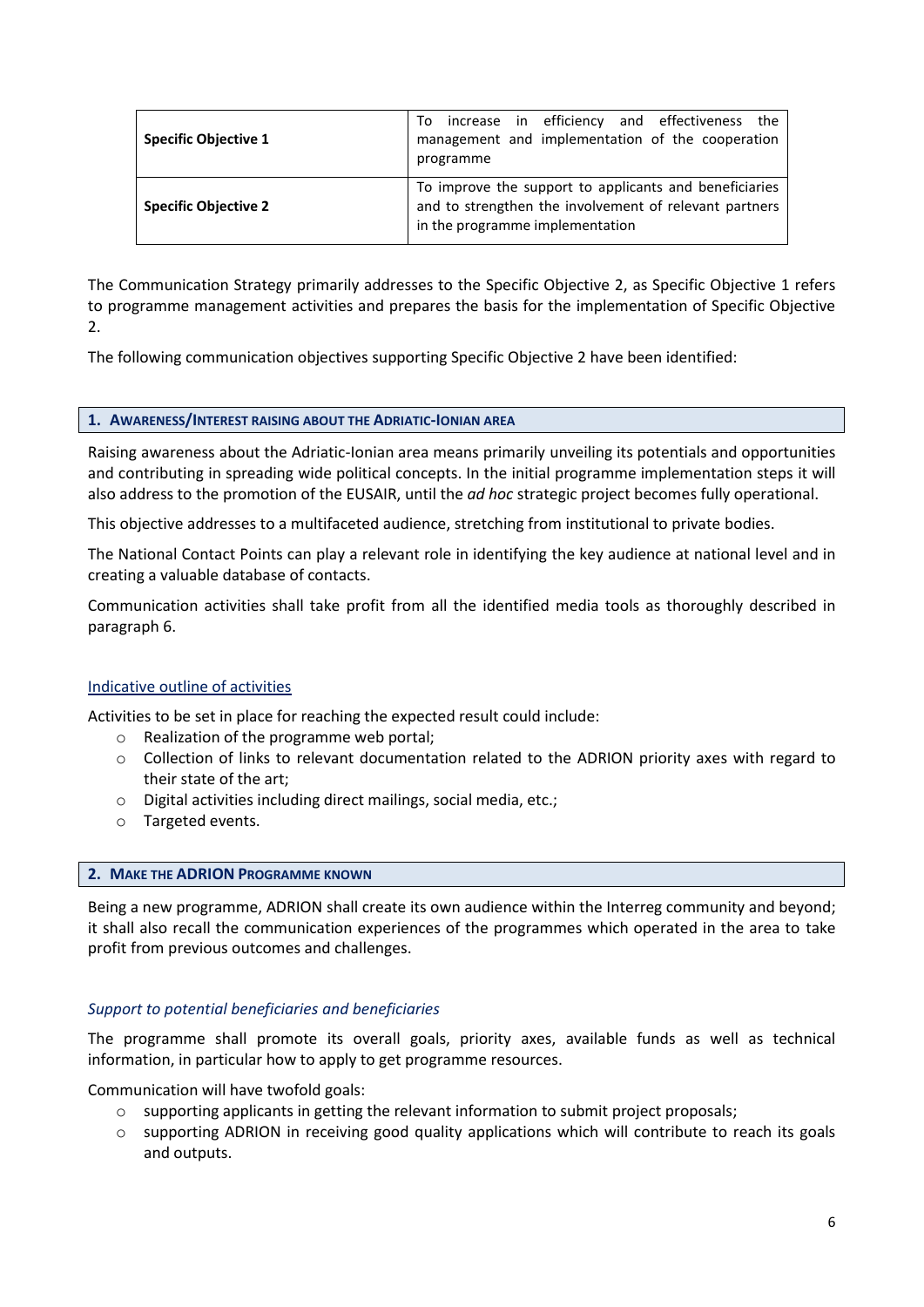In accordance with the simplification approach introduced by the European Commission, the programme shall also emphasize the introduced simplified elements in administrative and financial procedures without forgetting highlighting the respect of financial and managerial rules.

During the projects implementation phase, communication activities shall constantly inform beneficiaries on the rules to be implemented, the relevance of good quality deliverables and the role a good and effective communication implemented by the project themselves can have.

As half of the Partner States are non EU countries, it is assumed that these activities shall contribute to capacity building and supporting the future enlargement process.

The National Contact Points shall also play a relevant role in spreading information and supporting beneficiaries.

Several media tools as described in paragraph 6 can be used.

## Indicative outline of activities

Activities to be set in place for reaching the expected result could include:

- o Events and training sessions;
- o Participation to events organized by other institutions and programmes;
- o Digital activities including targeted emails, use of social media, web;
- o Manuals and guidance;
- o Press releases.

#### **3. PROMOTE ADRION OUTCOMES AND CONSTITUTE AN ADRION COMMUNITY**

ADRION shall widely promote the funded operations with a focus on their outputs both in the programme area and beyond.

The promotion shall also be supported by the funded project beneficiaries themselves through their *ad hoc* communication activities.

The promotion of projects outcomes and partnerships takes generally place when the projects are in a good advancement phase. In this respect it should be noted that as the programme envisages the launch of two calls for proposals only, the programme appeal could face the risk of being considerably reduced once allocated all the funds, thus minimizing the interest on the achieved outcomes, which will presumably be available to a great extent at a later time.

Being aware of the challenges the communication activities have to face, the programme shall try to continuous mobilize the potential stakeholders, acting as a multiplier engaged in preparing the ground for future activities likely to be supported and implemented in the framework of the macro regional strategy. Networking activities among beneficiaries and stakeholders shall be encouraged to solidify virtuous examples of cooperation and put the first milestones for future cooperation activities, thus to encourage the constitution of an ADRION community of stakeholders and implementers.

In this respect special attention shall be addressed to those institutions and relevant stakeholders operating both in the area and at EU level, which will benefit from special reports on overall outputs achieved and on the programme contribution to change the status of the area (e.g.: increase of capacity of key innovation actors to be effectively involved in transnational actions for the development of a regional innovation system increase of the level of capacity for the stakeholders in the fields of natural and cultural heritage protection and tourism to sustainably valorise natural and cultural heritage as a growth asset) as highlighted in each Priority Axis of the Cooperation Programme.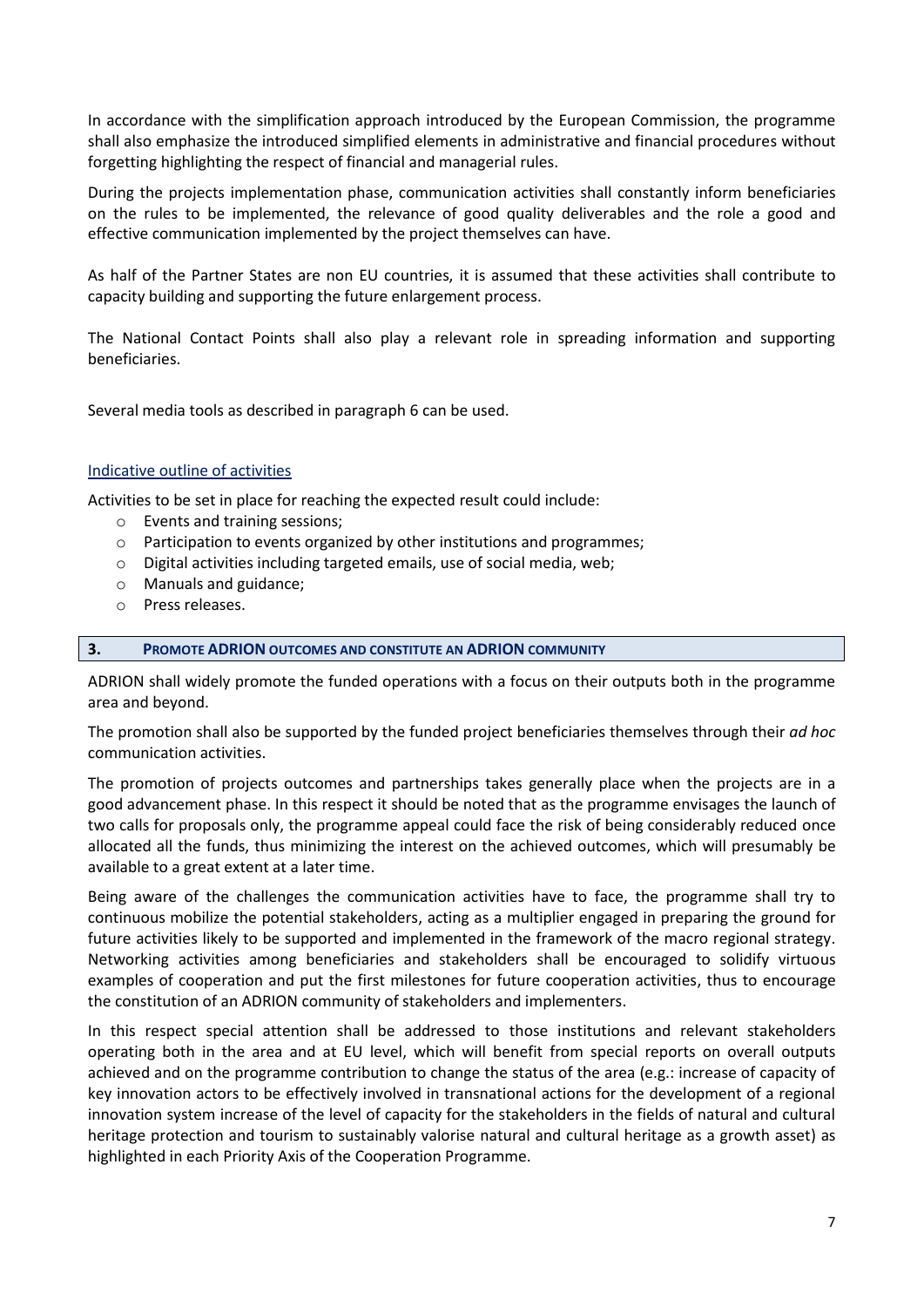Communication activities shall be addressed to a wide audience using all media tools described in paragraph 6.

## Indicative outline of activities

Activities to be set in place for reaching the expected results could include:

- o Events and training sessions;
- o Participation to events organized by other institutions and programmes;
- o Digital activities including targeted emails, use of social media;
- o Press releases;
- o Web portal.
- o Electronic brochures;
- o Studies.

## <span id="page-7-0"></span>*3.5 Communication Strategy and programme cycle management*

Communication activities will mirror and be indissolubly linked to the programme cycle management the programme cycle management.

Indicatively, the identified communication objectives No 2 and 3 define the key milestones of programme implementation, whereas the communication objective No 1 can be considered as horizontal.

Communication objective No 2 corresponds to the need of promoting ADRION and its financial resources to support operations, whereas communication objective No 3 corresponds to the maturity of programme implementation. In this respect the implementation of EUSAIR will provide a revamped attention to the area and to the programme.

Activities under communication objective No 3 can nevertheless take place during the implementation of the communication objective No 2.

Audiences could differ according to the phases, the foreseen types of the activities and chosen approaches.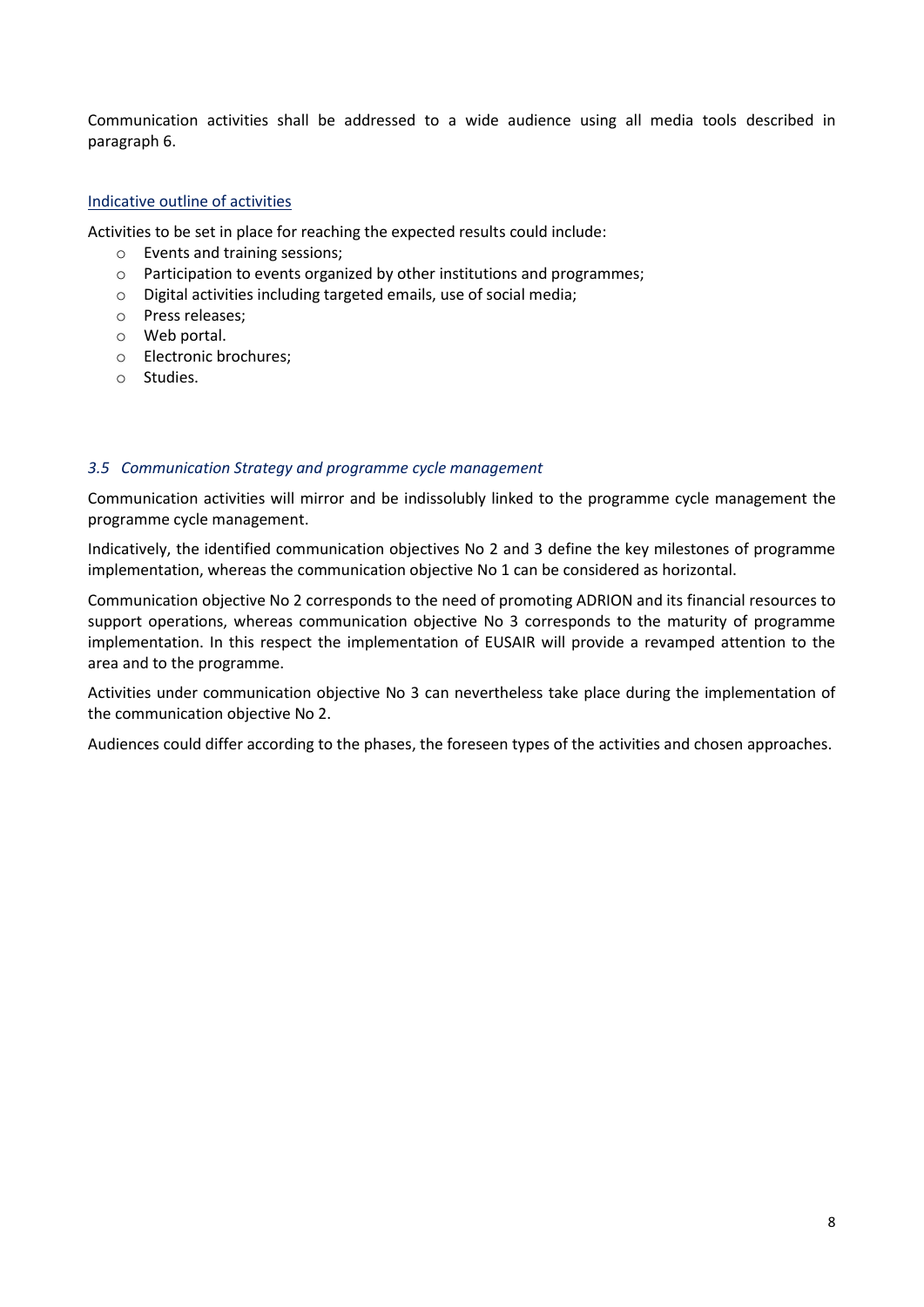

# <span id="page-8-0"></span>**4. The proposed approach**

The proposed approach surrounding the Communication Strategy is characterized by the following key elements:

- 1. Web and social media shall be widely used in order to reach the widest possible audience and minimize costs;
- 2. Tools implemented by INTERACT shall be adopted (e.g.: joint branding);
- 3. Synergies shall be encouraged with EUSAIR; cooperation opportunities with other ETC Programmes operating in the area (in particular the MED transnational programme) shall be proposed;
- 4. Support by the National Contact Points in the identification and mobilization of the target groups at national level shall be of high importance.

The proposed approach shall ease on one side the wide spreading of information involving manifold stakeholders and institutions, and encouraging the development of a communication culture with a focus on "going local", on the other.

## <span id="page-8-1"></span>**5. Target audience**

1

The Cooperation Programme addresses to wide type of audience, composed by *beneficiaries*, *target groups* or *end users*, and *key actors*<sup>2</sup>:

Beneficiary are bodies and organizations which will be directly involved in the projects funded by the programme and will be the ones to conceive, discuss and develop the deliverables; they are responsible for

<sup>&</sup>lt;sup>2</sup> See Cooperation Programme - Glossary.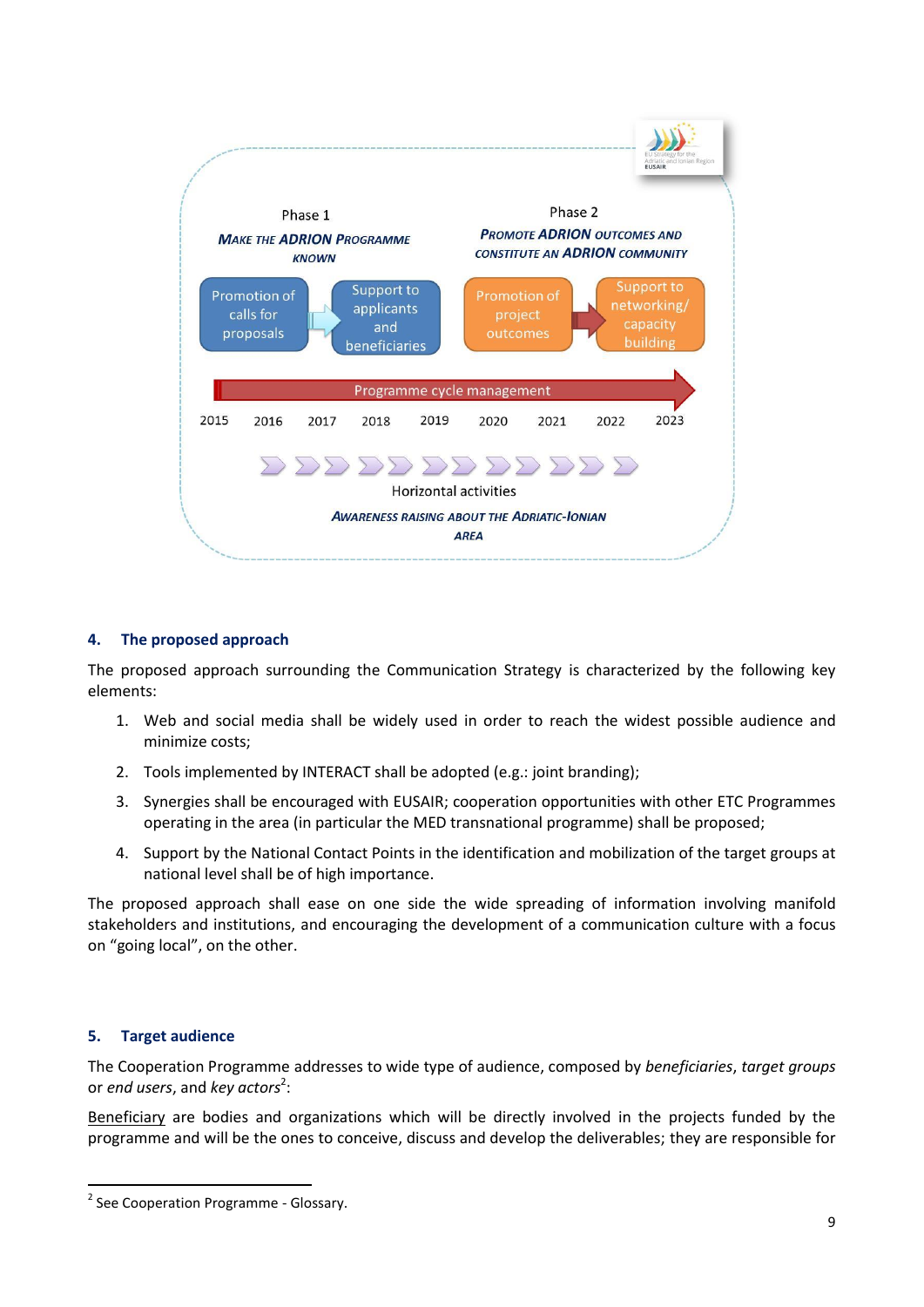initiating, implementing – or both – operations in accordance with art 2.10 of the Regulation (EU) No 1303/2013;

Target groups or end users are bodies, groups and individuals who will use the outputs of the projects or directly positively affected by the activities and results of the funded operations. Not necessarily the target groups shall receive a financial grant or has to be directly involved in the funded operation; still it may exploit project outcomes for their own benefits;

Key actors are the institutions or individuals which play an important role in the field of action of the project and are likely to contribute in a significant way to its realization. They have both political and administrative competences and technical capacities to implement the actions required for the project.

More in general, the programme addresses to stakeholders, i.e. "*people, groups or entities that have a role and interest in the objectives and implementation of a policy or programme. They include the community whose situation the policy or programme seeks to change; staff who implement activities; policy and programme managers who oversee implementation; decision-makers who decide the course of action related to the policy or programme; and supporters, critics and other persons who influence the policy or programme environment" 3* .

ADRION describes, per each Priority Axis, target groups and indicative types of beneficiaries.

However, the overall definition of target groups and indicative beneficiaries is not enough to ensure a targeted and efficient communication.

The National Contact Points play a key role in this respect through their in-depth knowledge of their country: they can identify the relevant key players at national level and contribute to increase awareness on the programme topics thanks to the use of national language, national institutional tools etc.

The process of their identification can be considered as on-going.

The definition of the target audience is one of the key milestones of the Communication Strategy, as programme information should be targeted according to their interest and needs. The strengthening of the institutional capacity of partners is, in fact, one relevant element of the European Code of conduct on partnership in the framework of the ESI Funds<sup>4</sup>.

# <span id="page-9-0"></span>*5.1 How to reach the target audience*

ADRION will set in place several tools to reach its multiple target audience; tools shall be described having regard to the communication intervention logic described in paragraph 3.5.and in paragraph 4 – Proposed approach.

# *Visual identity and joint branding*

 $\overline{a}$ 

During the previous programming period all Interreg programmes developed their visual identity and branding. The result of this approach was programmes' limited visibility due to the fragmentation of the approach and difficult in communicating the relevant outcomes to the relevant stakeholders, including national institutions and the European Commission. Limited visibility was also strengthened by the projects' projects' realization of their own logos and web sites, often not containing the relevant information to potential interested public. This approach determined high costs but weak effectiveness.

 $3$  Adapted from Handbook on monitoring and evaluating for results, Evaluation Office, UNDP, NY, 2002.

<sup>4</sup> Commission Delegated Regulation (EU) No 240/2014.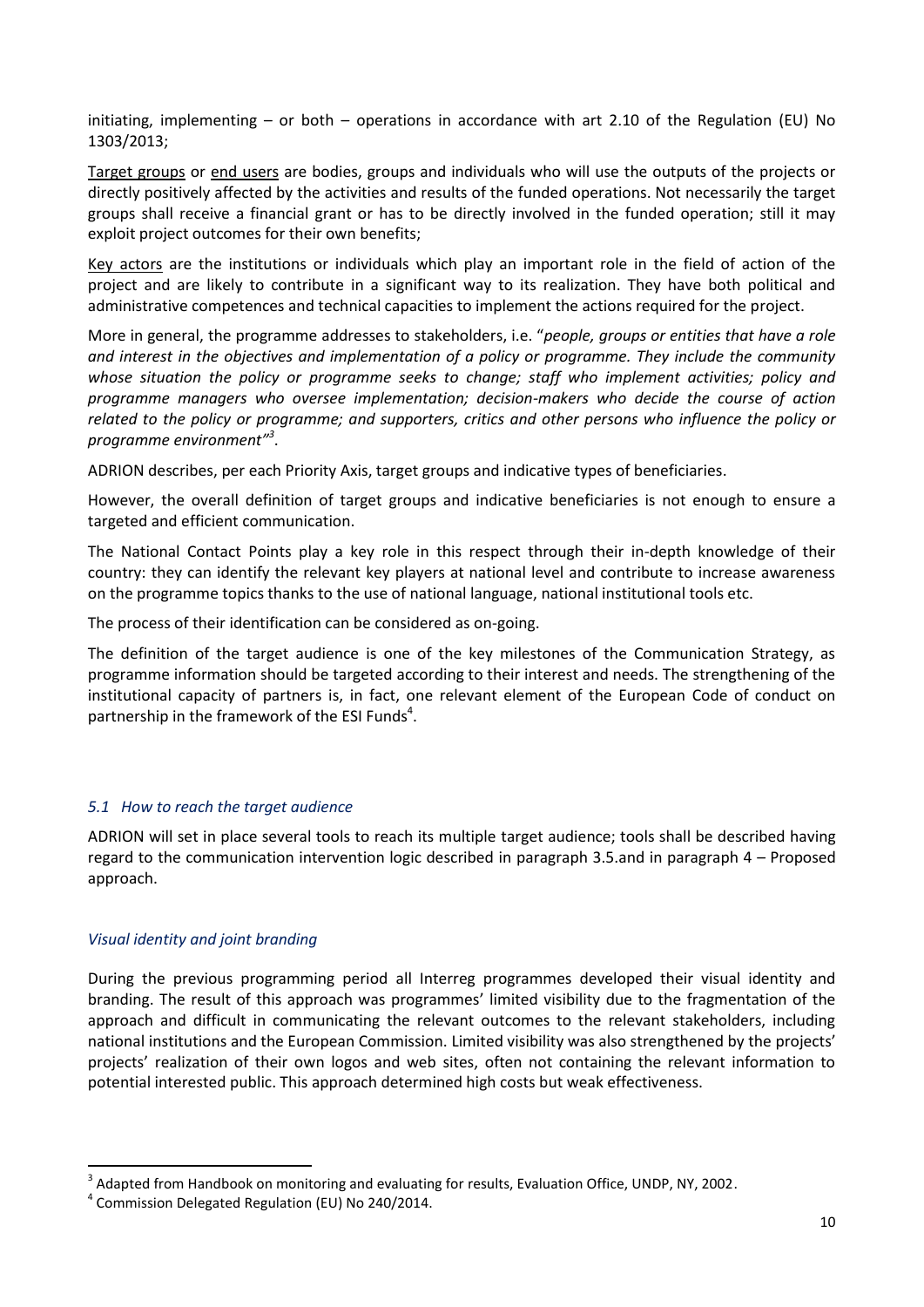ADRION intends to join the INTERACT joint branding initiative to raise its visibility within the Interreg community and beyond. With branding harmonisation, simplification in respecting EU publicity rules, more effective communication, better results and spending should be ensured.

Additionally, the joint branding shall allow positioning ADRION in the political debate and contribute to the discussion post 2020 which has already started.

Effective brand strategy provides a central idea around which all behaviours, actions and communication topics are unified. Joint branding means:

- increase visibility and facilitate recognition;
- Reassurance (optimum quality)  $-$  the brand communicates the quality of products services and reassures customers that they have made the right choice.
- Engagement (to identify with)  $-$  the brand encourages "customers" and the community to identify with them.



Envisaged benefits are two-folded: from the programme perspective, its visibility shall be increased as being part of a wider initiative (characterized by a joint branding); programmes shall be more easily recognizable; costs for developing the design and to the increased visibility shall be significantly reduced; from the project perspective, the identification of the project with the programme shall be stronger.

To increase the visibility of the programme and to reduce costs, the Interreg ADRION programme will positively contribute also to other initiatives started by INTERACT (such as European Cooperation Days and European Maritime Days) and by other Interreg programmes that share the same geographical area or other relevant cross-fertilization events.



ADRION shall also take profit from the Communication Toolkit drafted by INTERACT aimed at:

- Combine lessons from Programmes' experience and draw guidelines under one toolkit;
- Boost quality of communication works in synergy with other Programmes;
- Contribute in understanding of harmonised tools and Interreg branding.

## <span id="page-10-0"></span>**6. Communication activities and tools**

This paragraph provides an overview of the activities and tools ADRION will use to implement its Communication Strategy.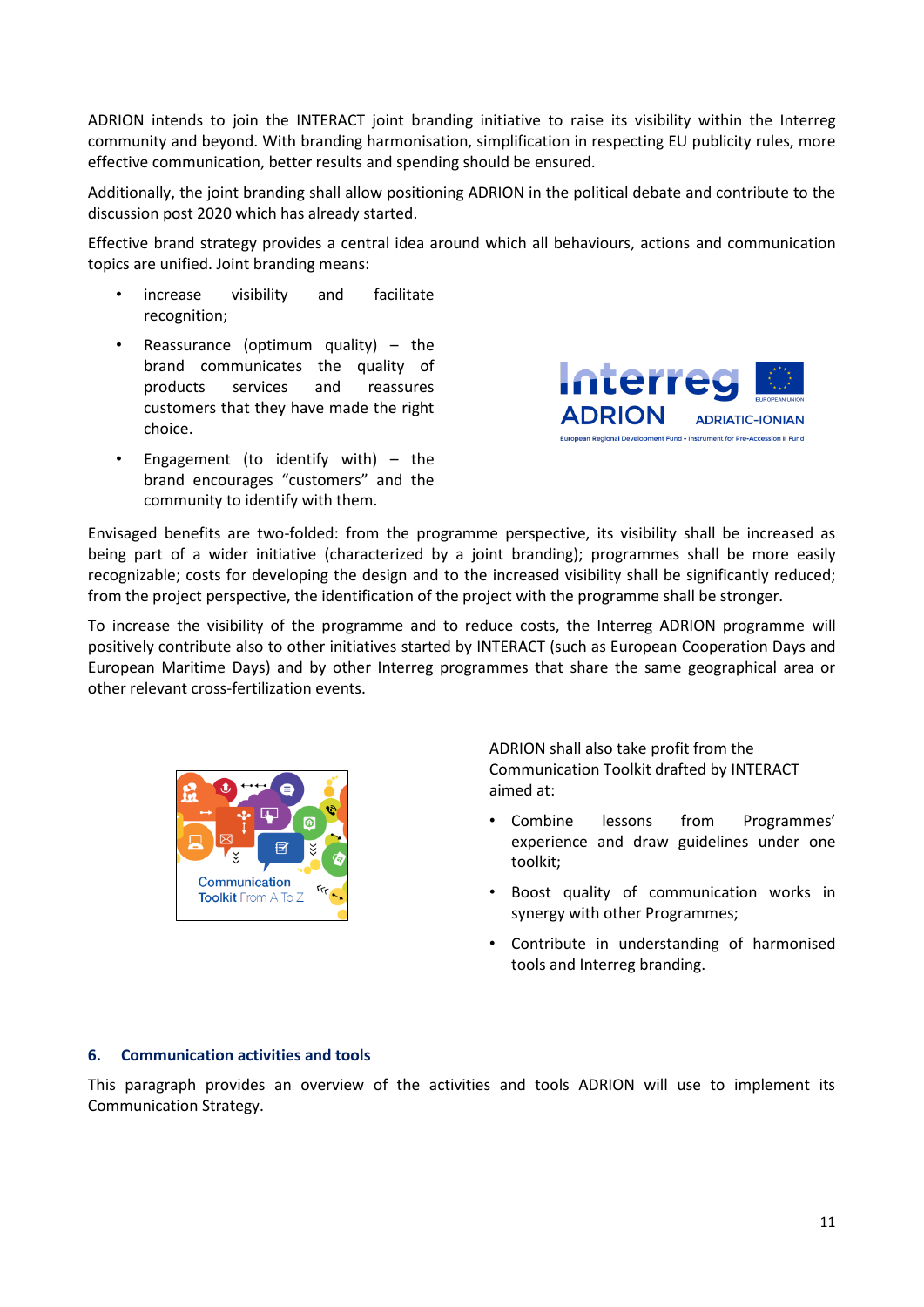#### <span id="page-11-0"></span>*6.1 ADRION website portal*

|                                        | <b>AWARENESS RAISING ABOUT THE ADRIATIC-IONIAN AREA</b>                     |
|----------------------------------------|-----------------------------------------------------------------------------|
| Linked to the communication objectives | <b>MAKE THE ADRION PROGRAMME KNOWN</b>                                      |
|                                        | <b>PROMOTE ADRION OUTCOMES AND CONSTITUTE AN</b><br><b>ADRION COMMUNITY</b> |

The ADRION website portal will be the primarily source of information on the programme and its area. It will be regularly updated providing information on activities performed at programme level.

It will contain links with the relevant institutional web sites, e.g.: European Commission (relevant thematic Directions General and Regional and Urban Policy), international organisations operating in the area and other ETC programmes (e.g.: Italy-Croatia, Italy-Albania-Montenegro, MED programme and Interreg EUROPE<sup>5</sup>). A link with EUSAIR web site shall be ensured as well.

According with Annex XII of Regulation (EU) No 1303/2013 the Managing Authority shall ensure that the ADRION strategy and objectives as well as funding opportunities offered are disseminated widely to potential beneficiaries and all interested parties, with details of the financial support from the Funds concerned.

In particular, the wide dissemination of the following information shall be ensured:

- a) Funding opportunities under ADRION and the launching of application calls;
- b) Relevant information for potential beneficiaries namely:
	- $\circ$  application package (e.g.: templates, forms, guidance, manual in electronic forms etc.) and relevant information to the execution of their tasks and the implementation of operations respectively (art. 125.1.c) of Regulation (EU) No 1303/2013);
	- o eligibility of expenditure conditions to be met in order to qualify for support under an operational programme;
	- o legal framework;
	- $\circ$  conditions to be met in order to qualify for support under an operational programme;
	- $\circ$  a description of the procedures for examining applications for funding and of the time periods involved and the criteria for selecting the operations to be supported;
	- o the contacts at national, regional or local level that are able to provide information on the operational programmes, including the National Contact Points;
	- $\circ$  the responsibility of potential beneficiaries to inform the public about the aim of the operation and the support from the Funds to the operation;
	- o FAQs;

1

- o templates, guidelines, manuals, etc.
- c) A list of operations in a spreadsheet format, which allows data to be sorted, searched, extracted and compared, including a summary of the projects goals and/or activities; the list of operations

<sup>&</sup>lt;sup>5</sup> The Interreg EUROPE programme shall set in place policy learning platforms to provide policy intelligence in support of ongoing EU wide regional policy learning in the field of research and innovation, SMEs competitiveness, low-carbon economy, environmental and resource efficiency. The platforms shall enable policy learning and in the identified fields by Interreg EUROPE. These activities and services will increase knowledge and awareness of existing practices and experiences in this field and build up skills and capacities of actors (staff and organisations) involved in the development and implementation of specific knowledge in ETC communities in the identified fields.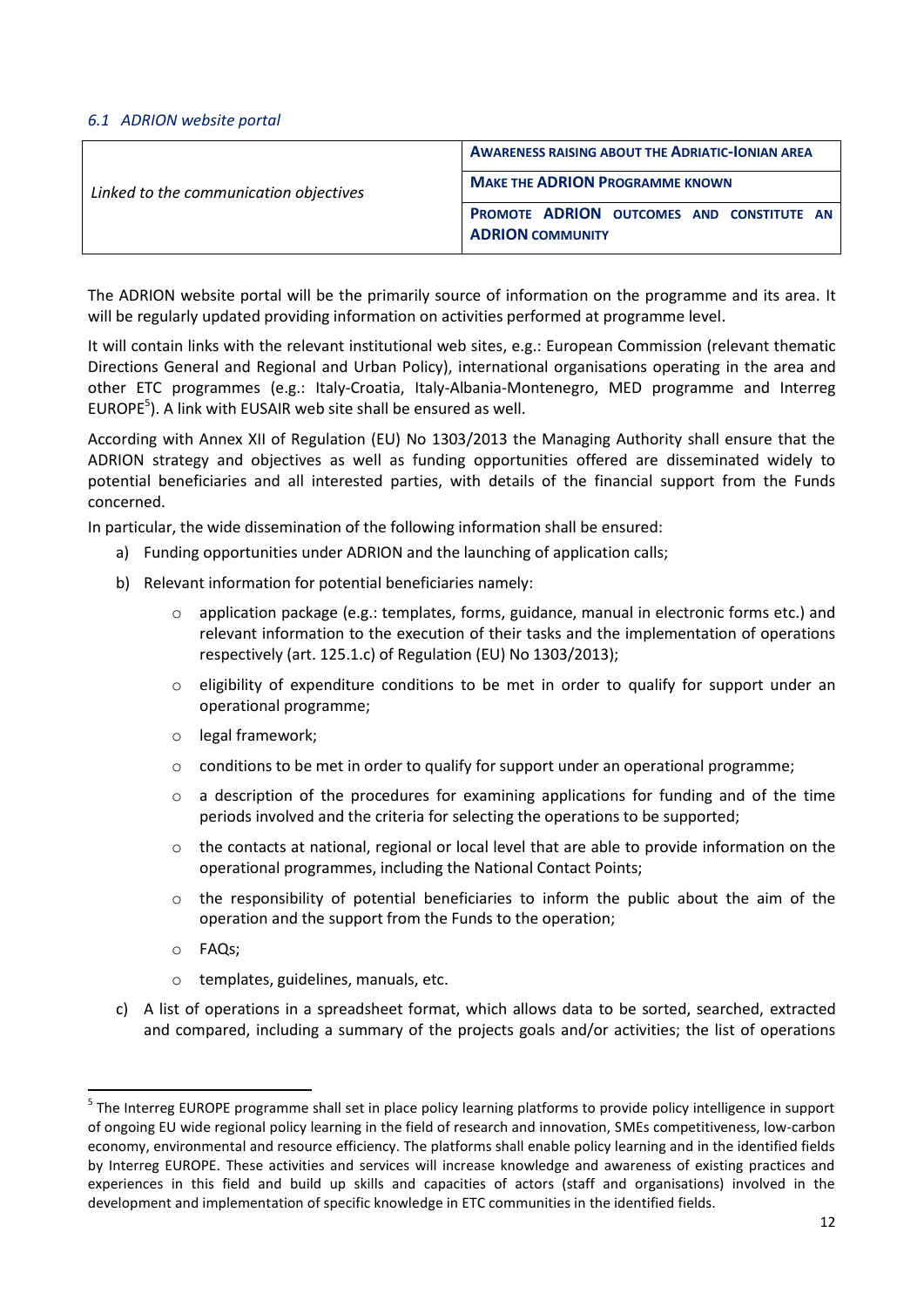shall be regularly updated every six months and provide per each operation the following information:

| - beneficiary name (only of legal entities; no natural persons shall be named);                       |
|-------------------------------------------------------------------------------------------------------|
| - operation name;                                                                                     |
| - operation summary;                                                                                  |
| - operation start date;                                                                               |
| - operation end date (expected date for physical completion or full implementation of the operation); |
| - total eligible expenditure allocated to the operation;                                              |
| — Union co-financing rate, as per priority axis;                                                      |
| - operation postcode; or other appropriate location indicator;                                        |
| - country;                                                                                            |
| - name of category of intervention for the operation in accordance with point (b) (vi) of the first   |
| subparagraph of Article 96(2);                                                                        |
| - date of the last update of the list of operations.                                                  |

In accordance with art. 13 of the Regulation (EU) No 1303/2013, the web site shall also ensure the dissemination of the guidance prepared by the Commission on how to effectively access and use the ESI Funds, and on how to exploit complementarities with other instruments of relevant Union policies.

Subscribers to the email service shall receive information on the most recent published news and programme initiatives.

The ADRION web site portal shall devote targeted sections to all the funded operations for uploading the relevant information on their achievements. In that way ADRION intends - through a unique web location – to ensure quality of delivered information and avoid future loss of data. It will also assist project coordinators to generate an effective flow of information and publicity about the objectives and results of their work, the contribution to cohesion policy, the value of collaboration on a transnational scale, and the benefits to EU citizens in general.

Infographics shall be used when possible to make the message more immediate and understandable.

*Format accessible for people with disabilities: the ADRION web site portal shall ease its visualization to [partially-sighted](http://www.wordreference.com/enit/partially-sighted) people.*

# <span id="page-12-0"></span>6.1.1 Use of eMS data and links with other relevant web portals and databases

| Linked to the communication objectives | <b>MAKE THE ADRION PROGRAMME KNOWN</b> |
|----------------------------------------|----------------------------------------|
|                                        |                                        |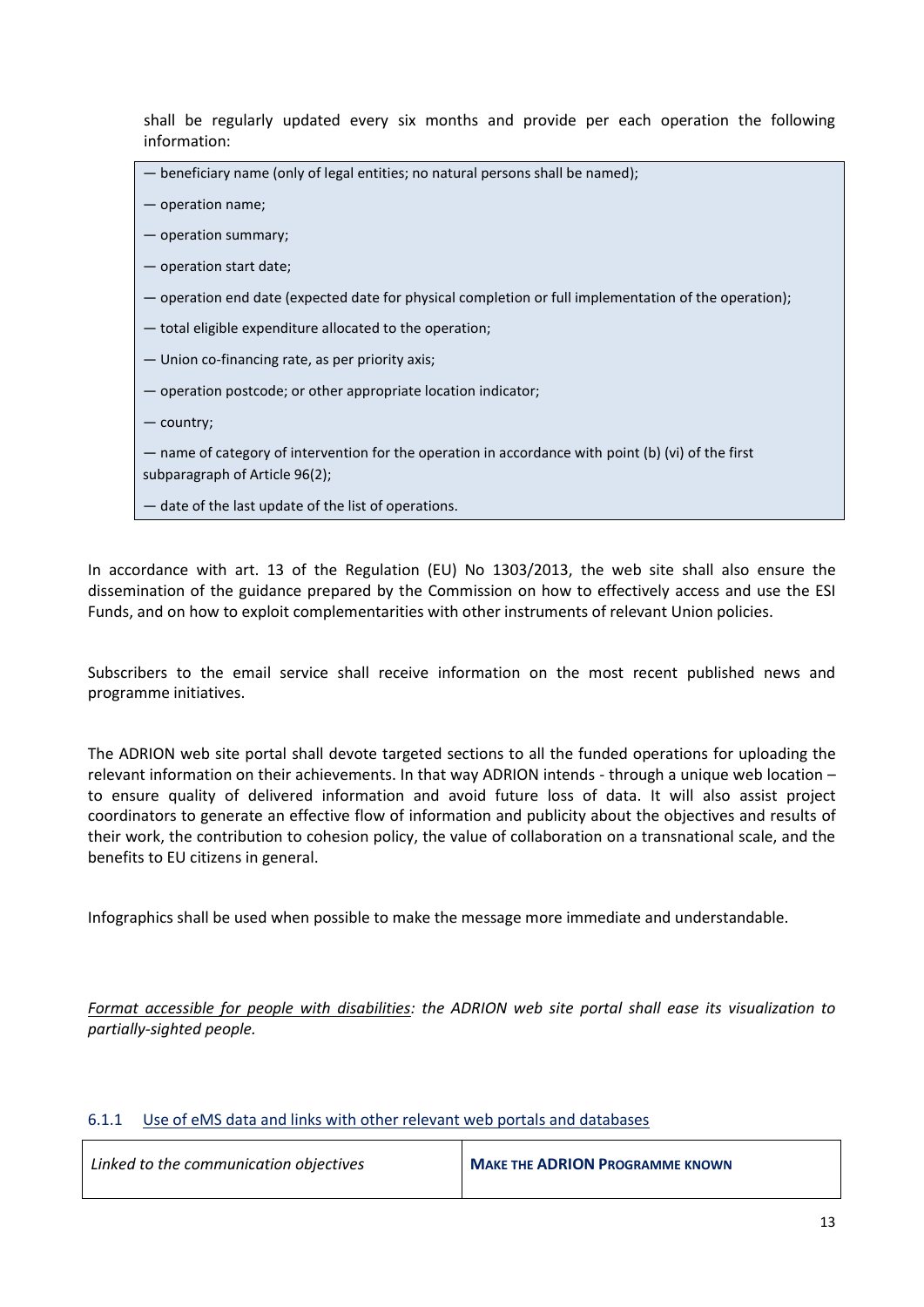|                         |  | <b>PROMOTE ADRION OUTCOMES AND CONSTITUTE AN</b> |  |
|-------------------------|--|--------------------------------------------------|--|
| <b>ADRION COMMUNITY</b> |  |                                                  |  |

The ADRION web site portal shall also use data elaborated by the eMS (the tool used for the submission of applications and the monitoring of the funded ones) on the state of the art of approved operations, data, deliverables, achievements etc.

eMS will also allow the automatic transmission of all the relevant data to the KEEP data base<sup>6</sup> as well as the development of online tools for project ideas, partner searches and a function for displaying cooperation projects and outputs on geographic maps.

With reference to the previous paragraph 6.1, links with the Interreg Europe policy learning platforms shall be ensured to the possible maximum extent.

*Format accessible for people with disabilities: the ADRION web site portal shall ease its visualization to [partially-sighted](http://www.wordreference.com/enit/partially-sighted) people.*

## <span id="page-13-0"></span>*6.2 Use of social media*

|                                        | <b>AWARENESS RAISING ABOUT THE ADRIATIC-IONIAN AREA</b>              |  |  |
|----------------------------------------|----------------------------------------------------------------------|--|--|
| Linked to the communication objectives | <b>MAKE THE ADRION PROGRAMME KNOWN</b>                               |  |  |
|                                        | PROMOTE ADRION OUTCOMES AND CONSTITUTE AN<br><b>ADRION COMMUNITY</b> |  |  |

Social media represent an effective and free of charge way to communicate directly with wider target audiences in a more interactive and dynamic way.

ADRION will monitor the relevance of the social media platforms (e.g.: LinkedIn, Twitter, Pinterest, Facebook) and consider their potentials in accordance with the programme needs. Most suitable social media shall be selected in accordance with the programme goals, the type of news to be spread, the services to be offered, the synergies with the users. Social media will be used by the Joint Secretariat to reinforce links with applicants, stakeholders and the wide public using an easy-to-understand language.

*Format accessible for people with disabilities: partly, depending on disabilities.*

## <span id="page-13-1"></span>*6.3 Programme communication manual*

**.** 

| Linked to the communication objectives | <b>MAKE THE ADRION PROGRAMME KNOWN</b>                               |  |  |
|----------------------------------------|----------------------------------------------------------------------|--|--|
|                                        | PROMOTE ADRION OUTCOMES AND CONSTITUTE AN<br><b>ADRION COMMUNITY</b> |  |  |

<sup>&</sup>lt;sup>6</sup> KEEP is the source of information on the projects and partners of Territorial Cooperation managed by INTERACT. This includes the INTERREG programmes as well as the IPA (Instrument for Pre-Accession) and the ENPI (European Neighbouring and Partnership Instrument) cross-border cooperation programmes. [www.keep.eu.](http://www.keep.eu/)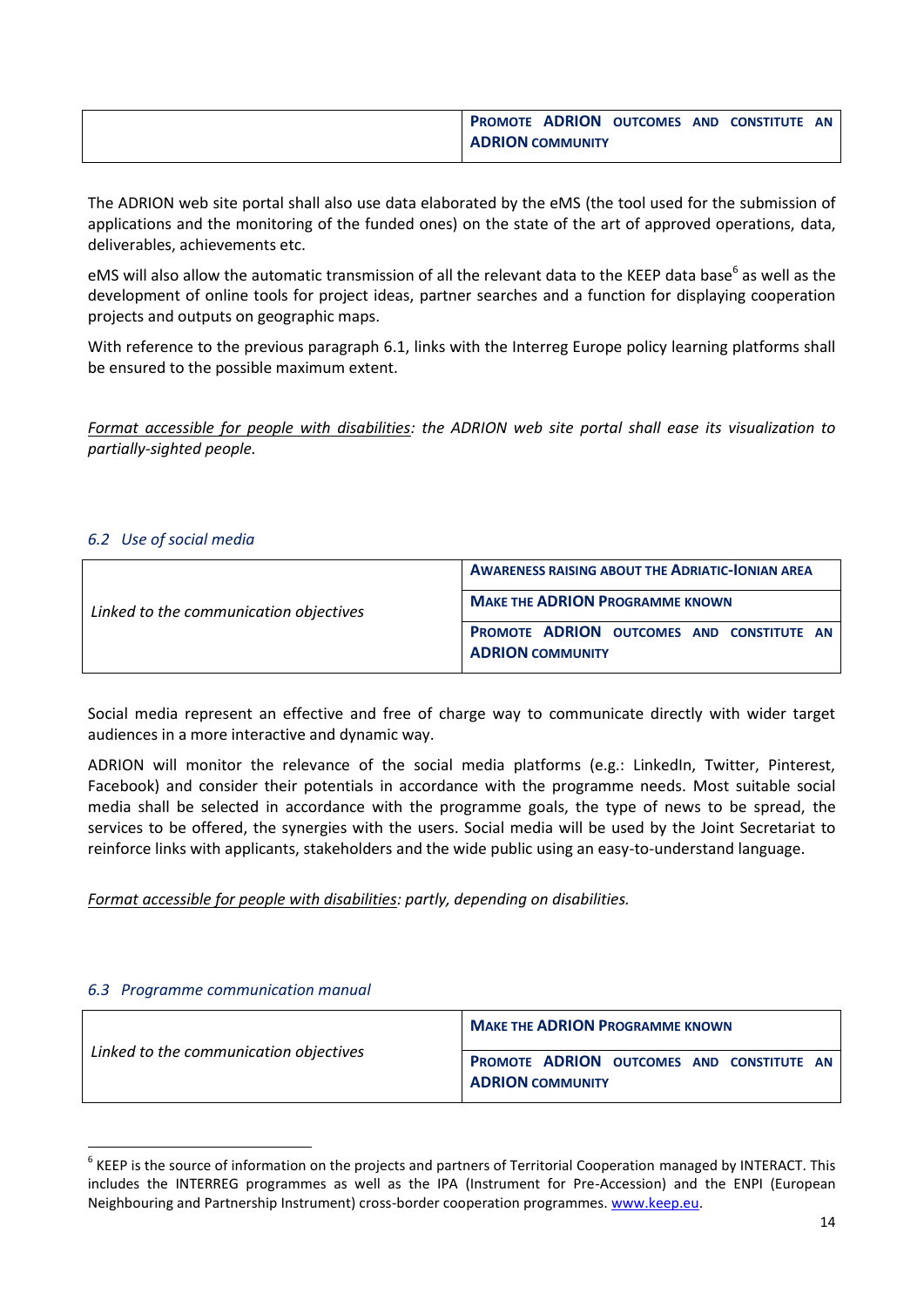Communication provisions to be adopted by beneficiaries shall be described in the *Visual identity and joint branding* manual which intends to deliver instructions to ensure a harmonized branding strategy. It will also provide information on the programme minimum eligible publicity requirements, including those set forth in the Commission Implementing Regulation (EU) No 821/2014.

The manual can also be an annex of the Implementation Manual for beneficiaries.

This activity, follow up of what described in paragraph 5.1, complies with requirements described of 2.2 of Annex XII of Regulation (EU) No 1303/2013.

*Format accessible for people with disabilities: partly, depending on disabilities.*

## <span id="page-14-0"></span>*6.4 Events and conferences*

|                                        | <b>AWARENESS RAISING ABOUT THE ADRIATIC-IONIAN AREA</b>              |  |  |  |
|----------------------------------------|----------------------------------------------------------------------|--|--|--|
| Linked to the communication objectives | <b>MAKE THE ADRION PROGRAMME KNOWN</b>                               |  |  |  |
|                                        | PROMOTE ADRION OUTCOMES AND CONSTITUTE AN<br><b>ADRION COMMUNITY</b> |  |  |  |

ADRION will organize at least one major information activity a year which promotes the funding opportunities, the strategies pursued, and presents its achievements, including - when possible - project examples.

The events can take the form of info days, technical workshops, networking conferences; depending on the topics, they shall be addressed to a wide audience or to project beneficiaries.

Additionally, ADRION shall participate to events organized by other institutions and/or programmes to promote its activities and outcomes and increase its visibility.

ADRION organized a kick-off event on 9 and 10 December 2015 to present the programme to the wide public and announce the launch of the  $1<sup>st</sup>$  call for proposals to come. The event was also the occasion to present project ideas. Around 300 participants took place and 200 followed the event via streaming.

Information spread on occasion of the event was also uploaded on the programme web site.

*Format accessible for people with disabilities: partly, depending on disabilities.*

## <span id="page-14-1"></span>*6.5 Training sessions*

| Linked to the communication objectives | <b>MAKE THE ADRION PROGRAMME KNOWN</b>                               |  |  |  |
|----------------------------------------|----------------------------------------------------------------------|--|--|--|
|                                        | PROMOTE ADRION OUTCOMES AND CONSTITUTE AN<br><b>ADRION COMMUNITY</b> |  |  |  |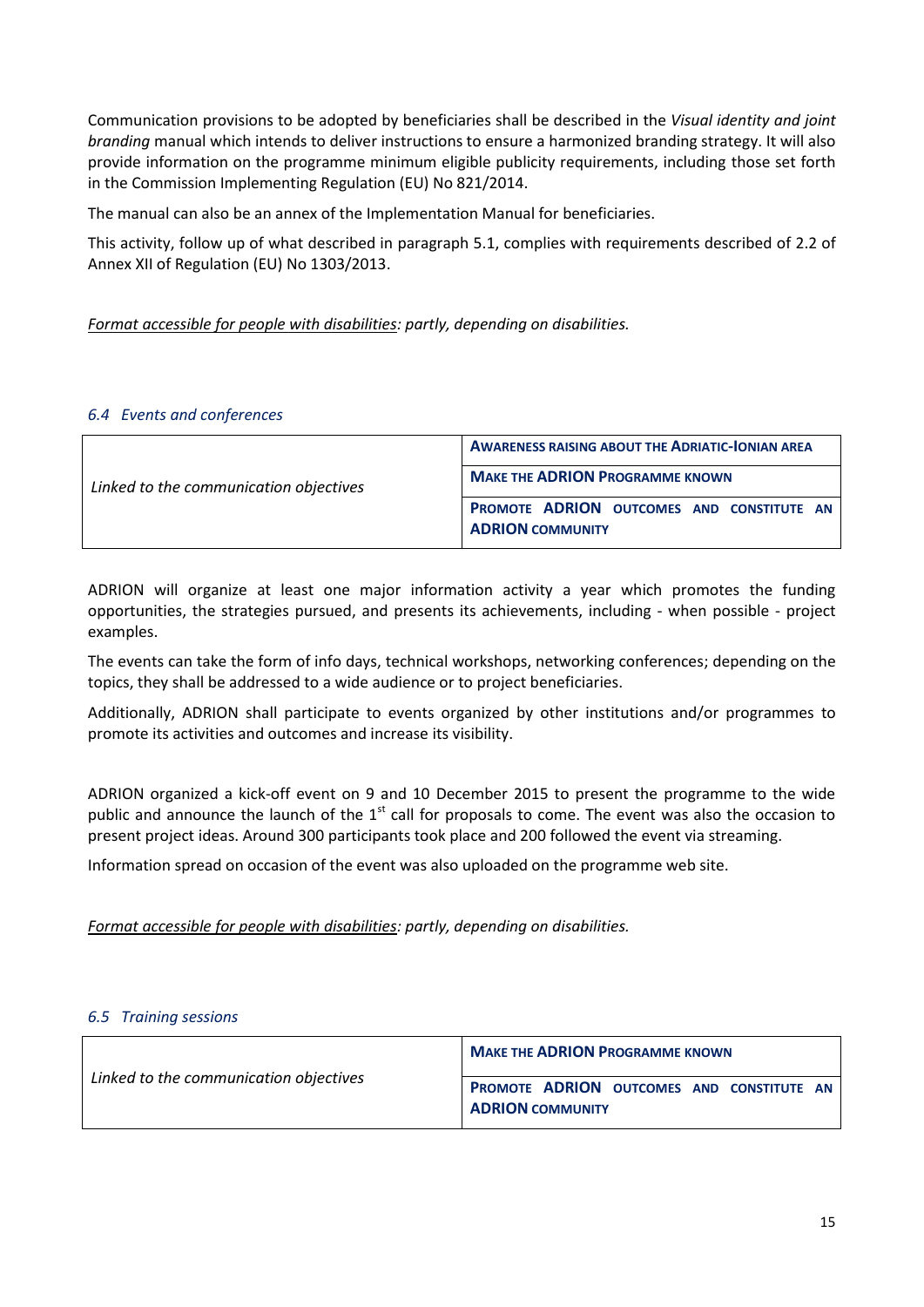ADRION will organize targeted training sessions mainly addressed to beneficiaries of approved operations related to specific project cycle topics (e.g.: project start-up, validation of expenditure, project implementation etc.). Training sessions can also be spread as webinars to ensure wider audience and optimize costs; the relevant outcomes (ppt presentations, summary notes etc.) shall be published on the programme web portal too.

*Format accessible for people with disabilities: partly, depending on disabilities.*

#### <span id="page-15-0"></span>*6.6 Video*

|                                        | <b>AWARENESS RAISING ABOUT THE ADRIATIC-IONIAN AREA</b>                     |
|----------------------------------------|-----------------------------------------------------------------------------|
| Linked to the communication objectives | <b>MAKE THE ADRION PROGRAMME KNOWN</b>                                      |
|                                        | <b>PROMOTE ADRION OUTCOMES AND CONSTITUTE AN</b><br><b>ADRION COMMUNITY</b> |

ADRION intends to realize a video for its promotion. The programme shall identify the most suitable time along its implementation when to realize it (e.g.: focus on programme promotion, raising awareness or showing achieved outcomes).

The video shall be available on the programme web site.

*Format accessible for people with disabilities: partly, depending on disabilities.*

# <span id="page-15-1"></span>*6.7 Media coverage and use of external resources*

Wide coverage can be obtained through the promotion of stories, programme news etc. through thematic web portals or through the web sites of relevant organizations operating in the programme area or linked to the EU institutions.

ADRION shall verify the feasibility of this option through the identification of the relevant actors/institutions to which spread the produced information.

Similarly, also media coverage can have a high impact, even if its effect is transitory and its content is to some extent beyond control. ADRION shall provide material supporting interviews or press conferences to the National Contact Points intend to organize at national level.

*Format accessible for people with disabilities: partly, depending on disabilities.*

## <span id="page-15-2"></span>*6.8 Printed publications and branded material*

| Linked to the communication objectives | <b>AWARENESS RAISING ABOUT THE ADRIATIC-IONIAN AREA</b> |
|----------------------------------------|---------------------------------------------------------|
|                                        | <b>MAKE THE ADRION PROGRAMME KNOWN</b>                  |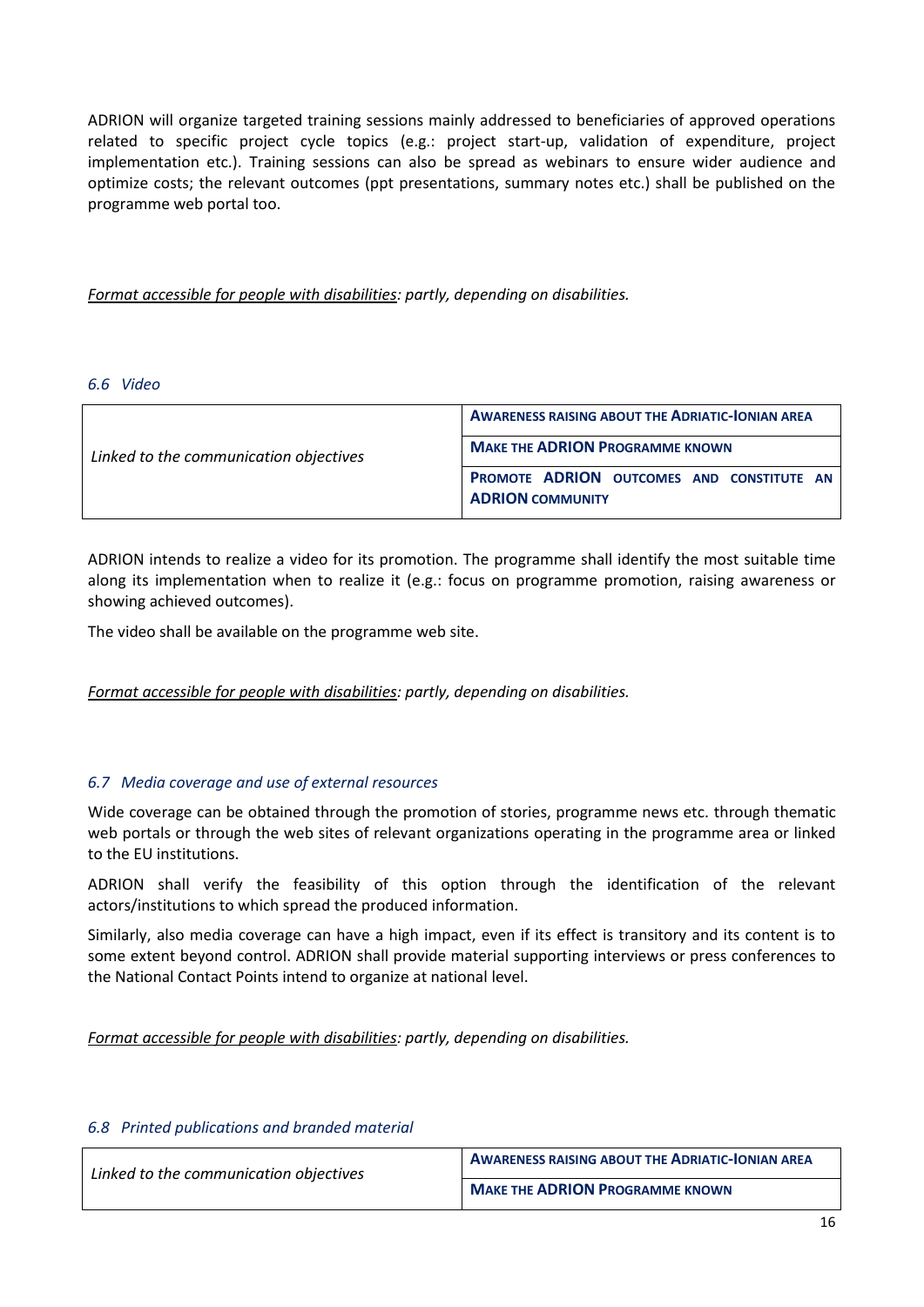| <b>PROMOTE ADRION</b>   |  | OUTCOMES AND CONSTITUTE AN |  |
|-------------------------|--|----------------------------|--|
| <b>ADRION COMMUNITY</b> |  |                            |  |

Printed publications (e.g.: flyers, studies) and branded material (e.g.: flyers, pens, notepads) will play a complementary role, giving a more permanent record of messages, and in a form that can be filed for future reference. Publications can be translated into the national languages of the Partners States of the programme with the support of the National Contact Points.

*Format accessible for people with disabilities: partly, depending on disabilities.*

# <span id="page-16-0"></span>*6.9 Displaying the Union emblem at the premises of the Managing Authority*

The Union emblem will be displayed (eventually accompanied by the ADRION programme logo) at the premises of the Managing Authority and of the National Contact Points.

*Format accessible for people with disabilities: partly, depending on disabilities.*

# <span id="page-16-1"></span>**7. Bodies responsible for implementing the information and communication measures**

## <span id="page-16-2"></span>*7.1 Monitoring Committee*

The Monitoring Committee is in charge of the approval of the Communication Strategy, its implementation and its amendments.

## <span id="page-16-3"></span>*7.2 Managing Authority*

The Managing Authority is in charge of drawing up the Communication Strategy; it ensures the establishment of a programme web site portal, informs potential beneficiaries about funding opportunities in ADRION, and guarantees transparent rules to beneficiaries to implement the funded operations in accordance with the requirements set forth in art 115, 116, 117 and 125 of the Regulation (EU) No 1303/2013.

Additionally, it shall be in charge of implementing the approved Communication Strategy and of providing the Monitoring Committee information on the progress in its implementation including the analysis of the achieved results, and to submit a yearly work plan devoted to its implementation and related budget.

Finally, it is also in charge of designating one person (Communication Officer within the Joint Secretariat) to be responsible for information and communication at programme level.

The appointed Communication Officer and the approved Communication Strategy shall be communicated to the European Commission via SFC.